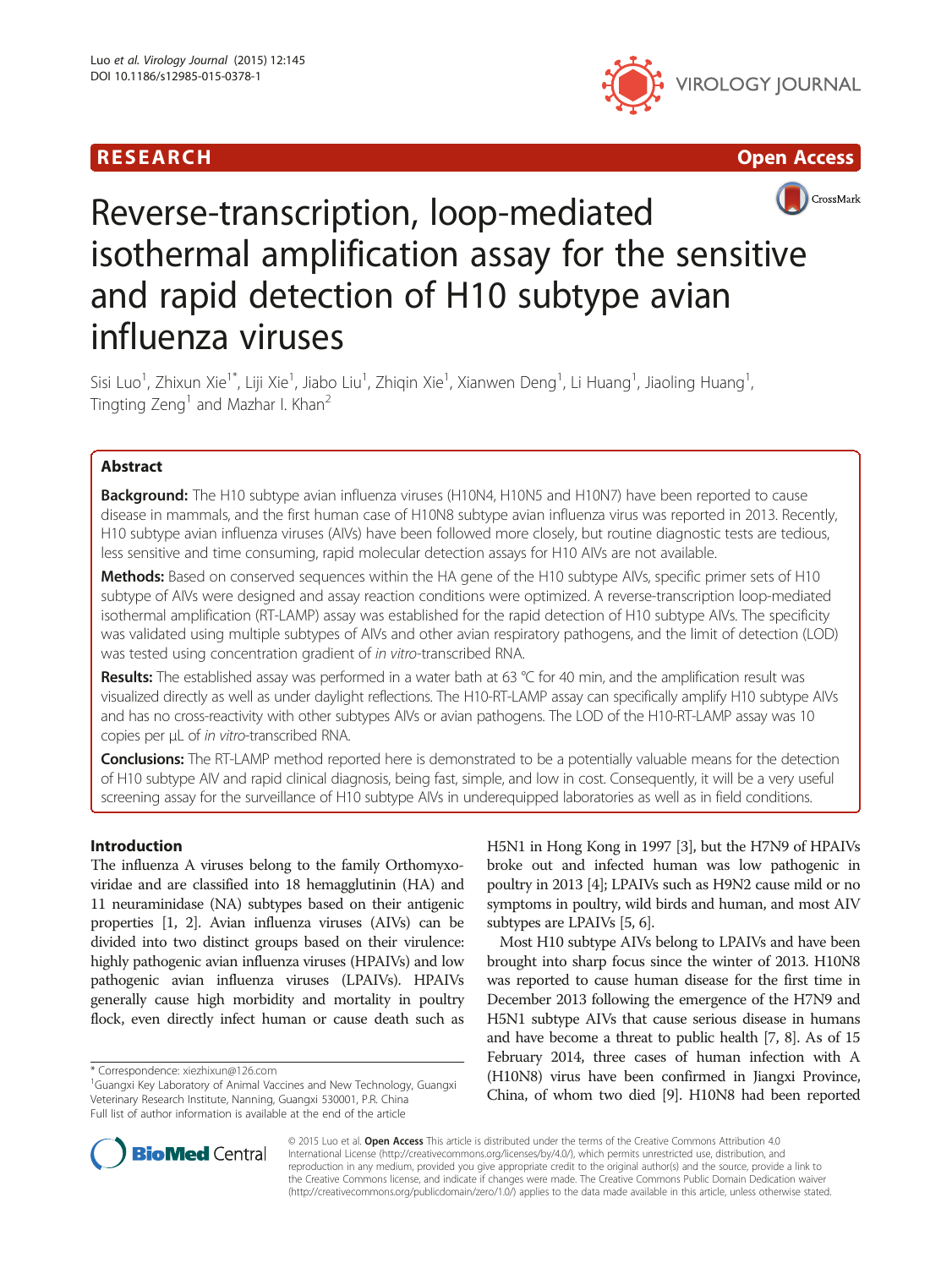only two cases that water samples from the Dongting Lake in 2007 and a duck from Guangdong in 2012 in China before human cases [\[10](#page-5-0), [11](#page-5-0)]. Currently, H10 subtype AIVs are generally well-known as human infection and followed more focus. Indeed, H10 subtype AIVs have been reported previously, and some of these viruses can cause disease in mammals. H10N4 was confirmed to cause interstitial pneumonia in minks [[12](#page-5-0)], and H10N5 has been found in pigs [[13](#page-5-0)]. H10N7 led to increased mortality and decreased egg production in chickens on a commercial poultry farm in Australia [[14](#page-5-0), [15](#page-5-0)]. Rapid detection is very important for the prevention and control of AIVs. Methods for the detection of the H5, H7 and H9 subtypes of AIVs have been developed and applied to surveillance and clinical care [\[16](#page-5-0)]. Currently, rapid assays for the detection and surveillance of H10 subtype AIVs are not available, and the development of an effective and applicable assay is urgently needed.

The loop-mediated isothermal amplification (LAMP) technique was invented in 2000 [\[17\]](#page-5-0) and provides a powerful gene amplification tool with simple conditions requiring only a water bath at 58–65 °C and a 30–60 min incubation. LAMP amplification relies on the Bst DNA polymerase with highly auto-cycling strand displacement DNA synthesis activity. RT-LAMP assay is being used widely for the detection of AIVs such as H1, H3 and H9 subtypes and various viral pathogens [[18](#page-5-0)–[23](#page-5-0)]. In recent years, improvements in the LAMP assay, such as visual detection of amplified product by adding calcein or hydroxynaphthol blue (HNB) [\[24\]](#page-5-0), which only require a temperature-controlled water bath and effectively avoid nucleic acid production pollution, have made it easier to apply in primary clinical setting or for field use. In this study, we developed an effective RT-LAMP assay with calcein and  $MnCl<sub>2</sub>$  [\[25\]](#page-5-0), to visual detect the H10 subtype AIVs, which might be suitable in the surveillance of the H10 subtype of AIVs for the rapid detection of H10 subtype AIVs in poultry and wild birds.

#### Materials and methods

#### Design of primers

The HA gene sequences of the H10 subtype AIVs were available downloaded from the NCBI Influenza Virus Resource Database and were compared and analyzed using the DNAstar software to identify conserved regions. Several primer sets were designed within the conserved regions using the LAMP primer design software (Primer Explorer V4 [http://primerex](http://primerexplorer.jp/elamp4.0.0/index.html)[plorer.jp/elamp4.0.0/index.html\)](http://primerexplorer.jp/elamp4.0.0/index.html) for used in the H10- RT-LAMP assays. The specificity of the primer sets was evaluated using NCBI BLAST to confirm that no cross-reactivity with sequences from other avian pathogens would occur. Finally, an optimal set of primers was chosen after many rounds of analysis to ensure the highest specificity and sensitivity of the H10-RT- LAMP assay. The RT-LAMP primer set consists of two outer primers (F3 and B3), two inner primers (FIP and BIP,  $FIP = F1c + F2$ ,  $BIP = B1c + B2$ ), and two loop primers (LF and LB). The high-performance liquid chromatography (HPLC)-purified primer information is shown in Table 1.

#### Viral strains and DNA/RNA extraction

The reference and isolate strains or inactive strains (H5, H7, H14, H15 and H16) of AIV, human influenza virus (H1N1, H3N2, and Influenza B viruses), other avian pathogens and clinical samples used in this study are listed in Tables [2](#page-2-0) and [3](#page-3-0). The genomic DNA/RNA was extracted from 200 μL samples using a DNA/RNA Miniprep kit (Takara, Dalian, China) according to the protocol suggested by the manufacturer. The DNA and RNA were eluted with 40 μL of elution buffer and immediately stored at −80 °C until use.

#### RT-LAMP reaction

The H10-RT-LAMP assay was performed in a 25 μL reaction containing  $2.5$  μL  $10 \times$  Thermopol Reaction Buffer (New England Biolabs, Beijing, China), 8 U Bst DNA polymerase (large fragment; New England Biolabs, Beijing, China), 200 U reverse transcriptase M-MLV (Takara, Dalian, China), primers (for FIP and BIP, 1.6 μM each, for F3 and B3, 0.2 μM each, and for LF and LB, 0.8 μM of each), and 2 μL of the template RNA. Based on previous studies [[18](#page-5-0)–[23](#page-5-0)], the final concentration ranges of the three primary reagents, dNTPs (Takara, Dalian, China) (0.2 to 1.6 mM), betaine (Sigma-Aldrich) (0.2 to 1.4 M), and MgSO4 (Sigma-Aldrich) (2 to 9 mM), were optimized for amplification efficiency. The amplification reaction was tested at 58 to 65 °C for 30 to 60 min to find the optimal temperature and incubation time. Finally, the reaction was terminated by heating at 80 °C for 5 min. All the experiments were repeated three times.

Real-time monitoring of turbidity at the desired temperature was achieved by using an LA-320CE turbidimeter (Eiken Chemical Co. Ltd. Tochigi, Japan) that recorded the optical density (OD) at 650 nm every 6 s.

Table 1 Primer information

| Name             | Primer sequences (5'-3')    | Genome position           |
|------------------|-----------------------------|---------------------------|
| $FIP = F1C + F2$ | CATTGTGTGAGAAGGTGATATTA     | F1c. 794-772              |
|                  | -ACAATTTTGTTCCGGTTGTTG      | F2, 681-701               |
| $RIP = R1c + R2$ | GATAGCACCGAGYCGAGTTAG       | B <sub>1</sub> c, 802-822 |
|                  | -ACAATTATTGTCTATTGGTGCAT    | B <sub>2</sub> .880-858   |
| F <sub>3</sub>   | TGGGACACAATCAYTGTCCA        | 634-653                   |
| B <sub>3</sub>   | <b>TATAGAACCCCCTCTCCAAA</b> | 913-894                   |
| ΙF               | GAAAATCAATCCGCCCACTT        | 746-727                   |
| ΙB               | ATTGGAAGAGGATTGGGGAT        | 830-849                   |

Genome position according to the HA gene of A/duck/Guangdong/E1/ 2012(H10N8) (GenBank accession no JQ924786.1)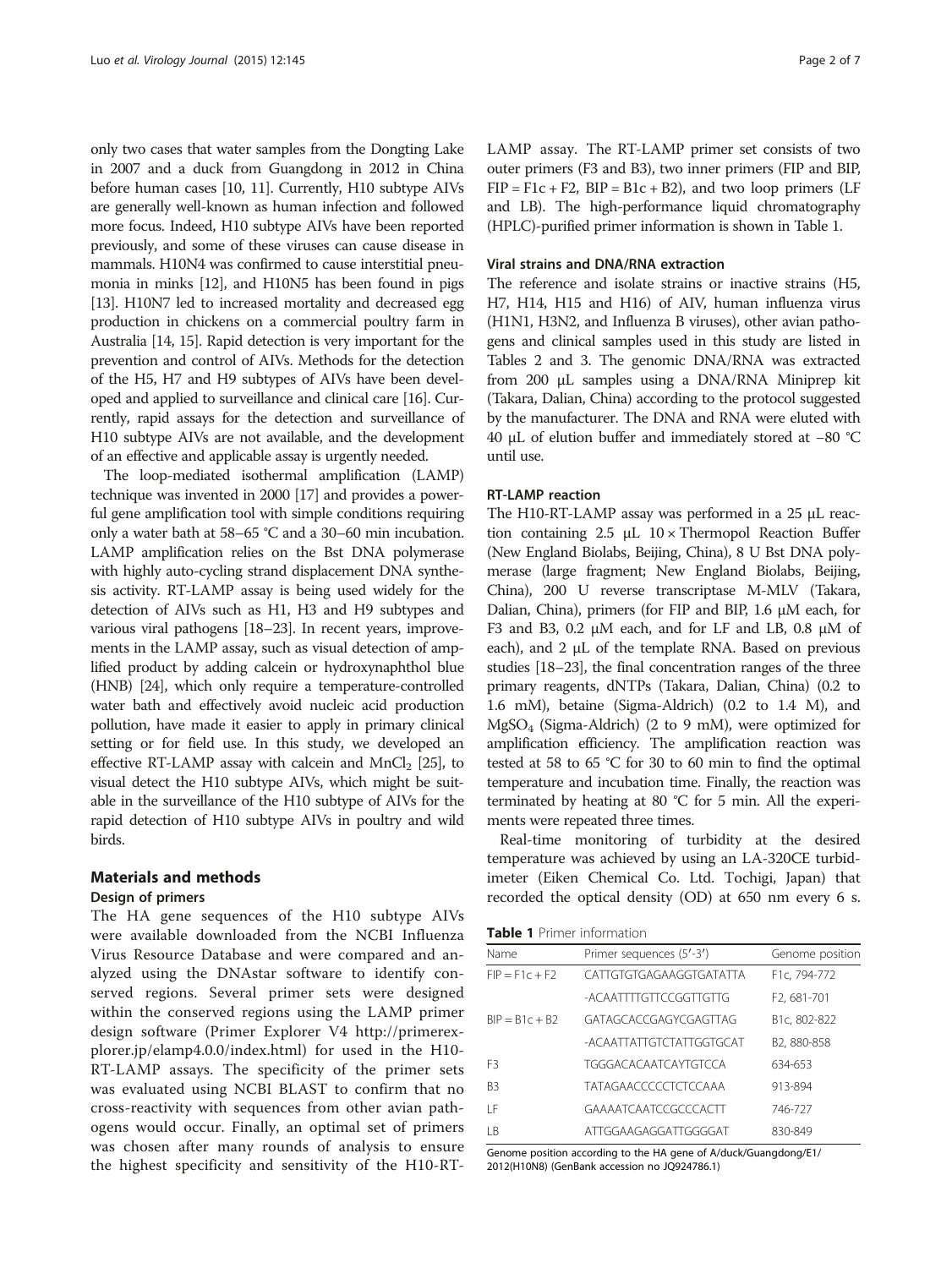<span id="page-2-0"></span>Table 2 Sources of pathogens analyzed and H10-RT-LAMP assay results

| Number         | Virus strain                                                  | Source       | Titre                            | H10-RT-LAMP              | GenBank accession or<br>laboratory references |
|----------------|---------------------------------------------------------------|--------------|----------------------------------|--------------------------|-----------------------------------------------|
| $\mathbf{1}$   | A/duck/Guangxi/030D/2009 (H1N1)                               | GVRI         | $10^{5.5}$ EID <sub>50</sub> /mL | $\overline{\phantom{a}}$ | KC608160                                      |
| $\overline{2}$ | A/duck/Guangxi/N42/2009 (H3N2)                                | <b>GVRI</b>  | $10^{5.4}$ EID <sub>50</sub> /mL |                          | JN003630                                      |
| 3              | A/duck/Guangxi/GXd-4/2009 (H6N6)                              | <b>GVRI</b>  | $10^{6.8}$ EID <sub>50</sub> /mL |                          | JX304746.1                                    |
| $\overline{4}$ | A/turkey/Ontario/6118/1967 (H8N4)                             | <b>UCONN</b> | $10^{6.3}$ EID <sub>50</sub> /mL |                          | GU053171.1                                    |
| 5              | A/duck/Guangxi/RX/2009 (H9N2)                                 | <b>GVRI</b>  | $10^{6.9}$ EID <sub>50</sub> /mL |                          | KF768236.1                                    |
| 6              | A/duck/Guangxi/LAD9/2009 (H9N8)                               | <b>GVRI</b>  | $10^{7.1}$ EID <sub>50</sub> /mL |                          | KF768214.1                                    |
| 7              | A/Turkey/MN/3/1979 (H10N7)                                    | <b>UCONN</b> | $10^{6.7}$ EID <sub>50</sub> /mL | $+$                      | GU186627.2                                    |
| 8              | A/duck/Alberta/60/1976 (H12N5)                                | <b>UCONN</b> | $10^{6.3}$ EID <sub>50</sub> /mL |                          | AB288334                                      |
| 9              | A/gull/Maryland/704/1977 (H13N6)                              | <b>UCONN</b> | $10^{6.5}$ EID <sub>50</sub> /mL |                          | D90308.1                                      |
| 10             | A/mallard duck/Astrakhan/263/1982 (H14N5)                     | <b>UCONN</b> | $10^{6.2}$ EID <sub>50</sub> /mL |                          | CY014604.1                                    |
| 11             | A/wedge-tailed shearwater/Western Australia/2576/1979 (H15N9) | <b>UCONN</b> | $10^{5.4}$ EID <sub>50</sub> /mL |                          | CY006010.1                                    |
| 12             | A/shorebird/Delaware/168/2006(H16N3)                          | <b>UCONN</b> | $10^{6.0}$ EID <sub>50</sub> /mL |                          | EU030976.1                                    |
| 13             | Newcastle disease virus (NDV): Lasota                         | <b>GVRI</b>  | $10^{8.0}$ EID <sub>50</sub> /mL |                          | JF950510.1                                    |
| 14             | Infectious bronchitis virus (IBV): M41                        | <b>GVRI</b>  | $10^{8.3}$ EID <sub>50</sub> /mL |                          | DQ834384                                      |
| 15             | Infectious laryngotracheitis virus (ILTV)                     | <b>GVRI</b>  | $10^{5.8}$ EID <sub>50</sub> /mL |                          | NC_006623.1                                   |
| 16             | A/Mallard/Alberta/77 (H2N3)                                   | <b>UCONN</b> | $10^{6.0}$ EID <sub>50</sub> /mL |                          | Peng Y et al. (2011) [19]                     |
| 17             | A/Turkey/GA/209092/02 (H5N2)                                  | <b>UCONN</b> | $10^{7.8}$ EID <sub>50</sub> /mL |                          | Peng Y et al. (2011) [19]                     |
| 18             | A/Turkey/CA/35621/84 (H5N3)                                   | <b>UCONN</b> | $10^{6.5}$ EID <sub>50</sub> /mL |                          | Peng Y et al. (2011) [19]                     |
| 19             | A/waterfowl/GA/269452-56/03 (H5N7)                            | <b>UCONN</b> | $10^{7.0}$ EID <sub>50</sub> /mL |                          | Peng Y et al. (2011) [19]                     |
| 20             | A/Turkey/WI/68 (H5N9)                                         | <b>UCONN</b> | $10^{7.2}$ EID <sub>50</sub> /mL |                          | Peng Y et al. (2011) [19]                     |
| 21             | A/Chicken/NY/273874/03 (H7N2)                                 | <b>UCONN</b> | $10^{7.0}$ EID <sub>50</sub> /mL |                          | Peng Y et al. (2011) [19]                     |
| 22             | A/Duck/HK/876/80 (H10N3)                                      | <b>HKU</b>   | $10^{6.0}$ EID <sub>50</sub> /mL | $+$                      | Xie Z et al. (2006) [16]                      |
| 23             | A/Chicken/Guangxi/90C/2011 (H1N2)                             | <b>GVRI</b>  | $10^{6.3}$ EID <sub>50</sub> /mL |                          | HA and HI test                                |
| 24             | A/Duck/Guangxi/070D/2010 (H4N6)                               | <b>GVRI</b>  | $10^{6.2}$ EID <sub>50</sub> /mL |                          | HA and HI test                                |
| 25             | A/chicken PA/3979/97 (H7N2)                                   | PU           | $10^{6.6}$ EID <sub>50</sub> /mL |                          | HA and HI test                                |
| 26             | A/duck/PA/2099/12 (H11N9)                                     | PU           | $10^{6.0}$ EID <sub>50</sub> /mL |                          | HA and HI test                                |
| 27             | A/Guangxi/1415/15 (H1N1)                                      | <b>GXCDC</b> | $10^{5.8}$ EID <sub>50</sub> /mL | $\overline{\phantom{a}}$ | HA and HI test                                |
| 28             | A/Guangxi/1241/14 (H1N1)                                      | <b>GXCDC</b> | $10^{6.0}$ EID <sub>50</sub> /mL | $\overline{\phantom{a}}$ | HA and HI test                                |
| 29             | A/Guangxi/1420 /15 (H3N2)                                     | <b>GXCDC</b> | $10^{5.6}$ EID <sub>50</sub> /mL |                          | HA and HI test                                |
| 30             | A/Guangxi/1632/15 (H3N2)                                      | <b>GXCDC</b> | $10^{6.2}$ EID <sub>50</sub> /mL |                          | HA and HI test                                |
| 31             | B/Guangxi/1418/15                                             | <b>GXCDC</b> | $10^{5.8}$ EID <sub>50</sub> /mL |                          | HA and HI test                                |
| 32             | B/Guangxi/1470/15                                             | <b>GXCDC</b> | $10^{5.6}$ EID <sub>50</sub> /mL |                          | HA and HI test                                |

GVRI Guangxi Veterinary Research Institute, Nanning, Guangxi, China; UCONN University of Connecticut, USA; PU University of Pennsylvania, USA; HKU University of Hong Kong, China; GXCDC Guangxi Provincial Center for Disease Control and Prevention, China

Turbidity values greater than 0.1 were considered positive. In addition to the turbidity meter, reaction results could be observed visually based on a color changes of green for positive and orange for negative results by using 25 μM calcein (Eiken Chemical, Tochigi, Japan) combined with 0.5 mM MnCl<sub>2</sub> (Eiken Chemical, Tochigi, Japan).

#### In vitro transcription

Following the extraction of RNA from the A/duck/HK/ 876/80 (H10N3) strain, the HA gene was amplified by RT-PCR using previously reported primers [\[26](#page-5-0)]. The

purified PCR product was cloned into the pGEM Teasy vector and transformed into Escherichia coli DH5α cells. The plasmid, named H10-pGEM, was sequenced and linearized using the restriction endonuclease Spe I. The plasmid was then used as a template for the RiboMax T7 (Promega, Madison, WI) in vitro transcription system according to the manufacturer's instructions. After DNase treatment to eliminate residual DNA, the RNA product was purified using a RNA purification kit (Tiangen, Beijing), and its concentration was determined spectrophotometrically using a NanoDrop 2000 (Thermo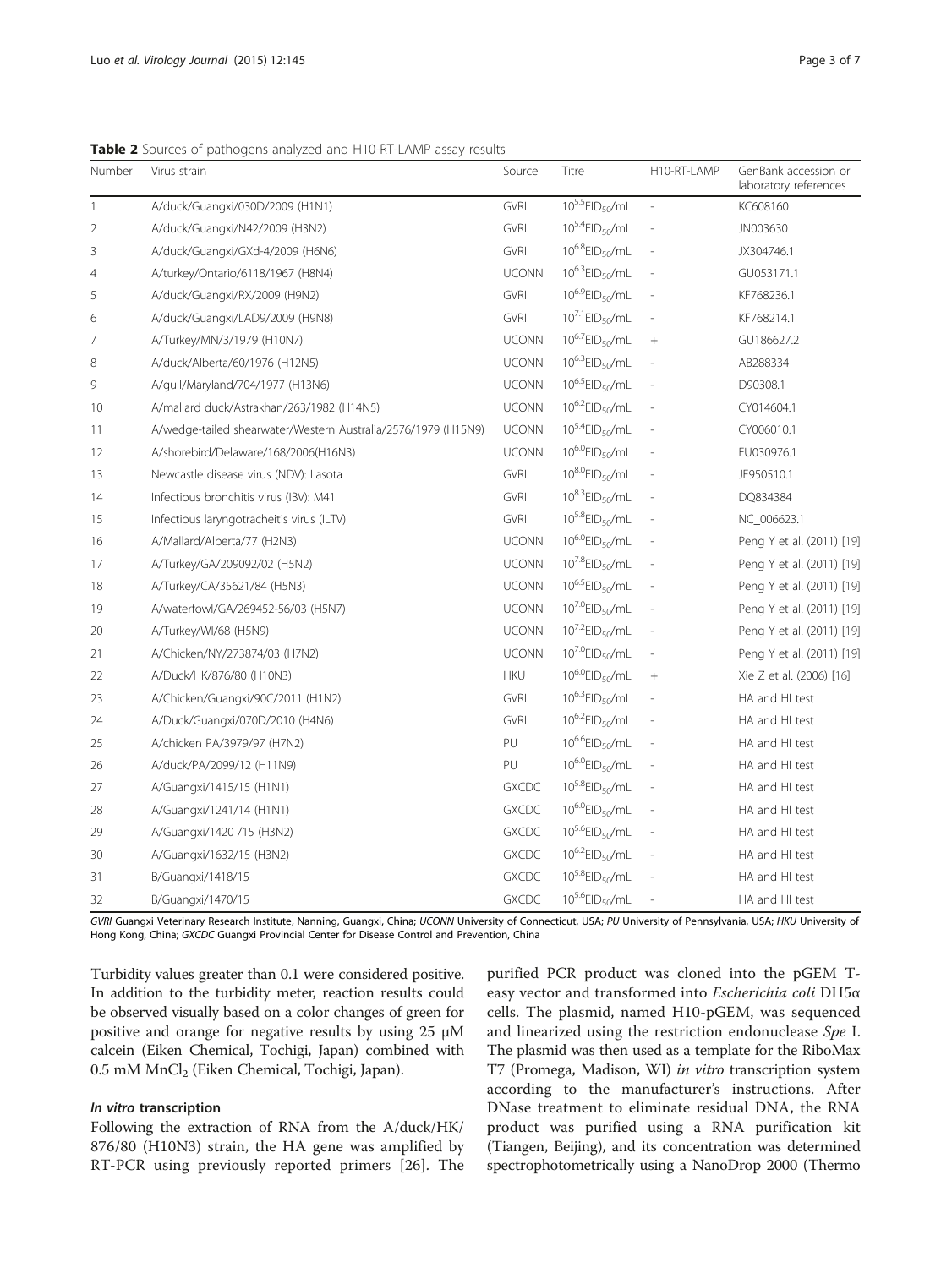<span id="page-3-0"></span>Table 3 Results of two assays for the detection of H10 subtype AIVs in clinical samples

| Sample      | Total   | Number of positive samples |                 |  |
|-------------|---------|----------------------------|-----------------|--|
| type        | samples | LAMP                       | Viral isolation |  |
| Chicken     | 198     | 0                          | 0               |  |
| <b>Duck</b> | 611     | 4                          | 4               |  |
| Geese       | 234     | $\mathcal{P}$              | $\mathcal{P}$   |  |
| Francolin   | 134     |                            | 1               |  |
| Pigeon      | 119     |                            | 1               |  |
| Total       | 1296    | 8                          | 8               |  |

Scientific, USA). The in vitro transcribed RNA was sequenced to further evaluate the direction of insert and the length. The right RNA transcribed from the HA gene from the H10 subtype AIVs was 10-fold serially diluted from  $10^4$ copies/ $\mu$ L to  $1$ copy/ $\mu$ L as standard quantitatively.

#### Specificity and sensitivity of the assay

To evaluate the specificity of the primer set used for the H10-RT-LAMP assay, DNA/RNA extracted from AIV subtypes H1, H2, H3, H4, H5, H6, H7, H8, H9, H10, H11, H12, H13, H14, H15, H16, human influenza viruses (H1N1, H3N2 and influenza B viruses), Newcastle disease virus (NDV), infectious bronchitis virus (IBV), and infectious laryngotracheitis virus (ILTV) were analyzed using the H10-RT-LAMP assay.

A 10-fold dilution series vitro-transcribed RNA ranging from  $10^4$  copies/μL to 1copy/μL served as the standard to test the sensitivity of this assay. All reactions were performed in triplicate.

#### Clinical sample detection

This study was approved, and the protocol sample collection was conducted by the Animal Ethics Committee of the Guangxi Veterinary Research Institute, which supervises all live bird markets (LBMs) in Guangxi province. Oral and cloacal swab samples were gently collected with permission from the owners of LBMs, and the fowls were not anesthetized before sampling and were observed for 30 min after sampling before being returned to their cages. The clinical samples were prepared in a viral transport medium, which was made up of 0.05 M phosphate buffered saline (PBS) containing antibiotics of penicillin (10,000 units/ml), streptomycin (10 mg/ml), gentamycin (10 mg/ml), kanamycin (10 mg/ml) and 5 %  $(v/v)$ fetal bovine serum, and were placed in the ice box.

A total of 1296 clinical swab samples (Table 3) including healthy chickens, duck, geese, francolins and pigeons were collected from five LBMs named Xiuxiang (No.1-246), Beihu (No.247-525), Sulu (No.526-813), Danchun ((No.814-1102) and Jiangqiao (No.1103-1296) in Nanning in Guangxi province and assayed by RT-LAMP and virus isolation. Virus isolations were prepared by inoculating specific-pathogen-free (SPF) embryonated chicken eggs and were tested using a hemagglutination assay (HA) and a hemagglutination inhibition (HI) assay described previously [\[27\]](#page-6-0).

### Results

### Optimization of H10-RT-LAMP

Following standardization and optimization, the optimal of final concentrations were 1.4 mM each dNTP, 0.8 M betaine, 6 mM MgSO<sub>4</sub>. The H10-RT-LAMP reactions were incubated at 63 °C for 40 min and then heat-inactivated at 80 °C for 5 min to terminate the reaction.

#### Specificity and sensitivity of the H10-RT-LAMP assay

As expected, the turbidity value of the H10 subtype AIVs gradually increased at 20 min. We observed that the increased turbidity curve appeared only when H10 subtype AIVs was used as the template that indicated a positive result, while straight lines were observed for the other avian pathogens (H1-H9 AIV, H11-H16 AIV, human influenza viruses, NDV, IBV and ILTV) indicating a lack of amplification (Fig. [1a\)](#page-4-0). A green color was observed for the H10 subtype AIVs, and the other reactions remained the same orange color as before the incubation (Fig. [1b](#page-4-0)). The results of the detection assay for each strain are shown in Table [2](#page-2-0). All the results suggest that this newly developed RT-LAMP assay only amplifies H10 subtype AIVs and shows no crossreactivity with other avian pathogens and human influenza viruses (H1N1, H3N2 and influenza B virus), thus validating the high specificity of this H10-RT-LAMP assay. The sensitivity of the test was established by dilution series vitro-transcribed RNA standard samples. The LOD for the RT-LAMP was 10 copies/μL (Fig. [2a](#page-4-0) and [b](#page-4-0)). Direct visualization of the Calcein dyeaided color change not only determined amplification but also did not require expensive instruments, needing only a temperature-controlled water bath, and the calcein dye results were consistent with the turbidity data.

#### Clinical sample detection

To evaluate the sensitivity of the H10-RT-LAMP assay in clinical practice, a total of 1296 oral and cloacal swab samples were collected and subjected to methods of detection in parallel: H10-RT-LAMP, and viral isolation. Of the 1296 oral and cloacal swab samples tested, 8 were confirmed to be positive for H10 subtype AIVs for both RT-LAMP and viral isolation (Table 3).

#### **Discussion**

According to the World Organisation for Animal Health (OIE), HPAIVs includes two characteristic i) high pathogenic in vivo and ii) presence of multiple basic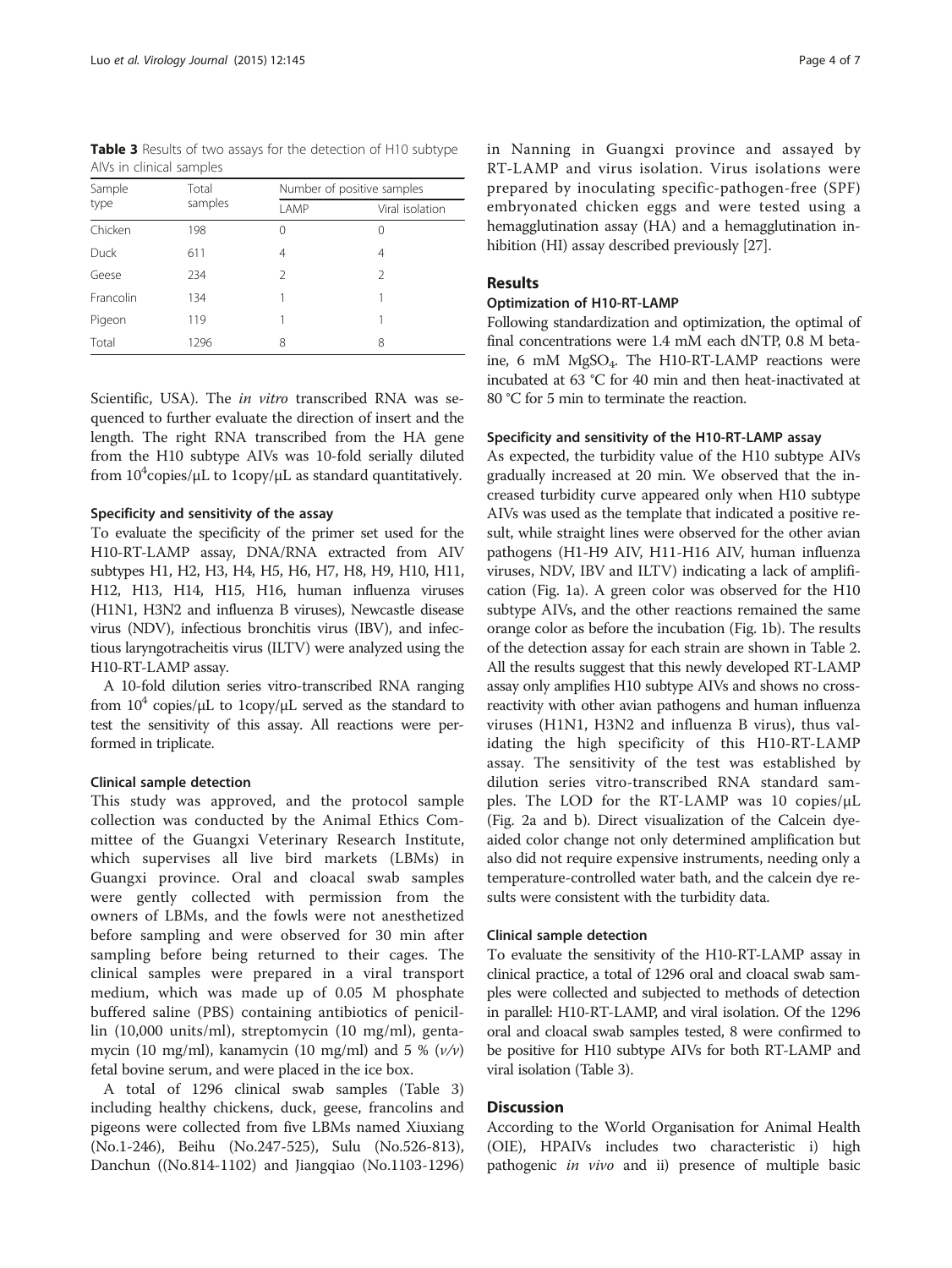<span id="page-4-0"></span>

amino acids at the HA cleavage site. Significantly, there were two H10 subtype AIVs [A/turkey/England/384/ 79(H10N4) and A/mandarin duck/Singapore/805/F-72/7/ 93(H10N5)] that lacked multi-basic amino acids at the HA cleavage site, a typical marker for HPAIVs, but are highly virulent in chickens according to the test in vivo, and been reported as HPAIVs by both the OIE and the EU definitions [[28](#page-6-0), [27\]](#page-6-0). Some findings have suggested that the



HA molecule of H10 subtypes may have an affinity for human cell receptors and may also help the virus to adapt to multiply in humans [[29](#page-6-0)]. Therefore, similar to H7N9, the first sign of a poultry infection could be the emergence of clinical cases of H10N8 in humans, which would then lead to the identification of silent outbreaks in poultry [[8](#page-5-0)]. Therefore, the development of a simple, rapid, visual and effective assay for H10 subtype AIVs diagnosis would significantly aid efforts to control this disease. We need to enhance surveys and collect samples monthly, quarterly and annually to monitor the H10 subtype AIVs.

Virus isolation is a gold standard and fundamental diagnostic method for the detection of AIVs, the results are accurate and reliable, but the procedure is time consuming labor intensive to inoculate embryonated chicken egg for 2–5 days and harvest allantoic fluid for HI identification requiring the positive serum of multiple subtypes AIVs. Other molecular biological diagnostic techniques, such as conventional reverse transcription polymerase chain reaction (RT-PCR) and quantitative real-time RT-PCR (qRT-PCR) have been not reported for H10 subtype AIVs.

We see several obvious advantages of the RT-LAMP assay: 1) The specificity and sensitivity are greatly enhanced by six primers recognizing eight independent target sequence regions, whereas conventional RT-PCR primers only recognize two independent regions. 2) The RT-LAMP assay only requires small amounts of cDNA to accomplish efficient amplification. Furthermore, reverse transcription can proceed at the same temperature, 58–67 °C, as the LAMP reaction. Therefore, the two reactions can run at the same time, making LAMP a one-step assay for RNAbased pathogens that require reverse transcription for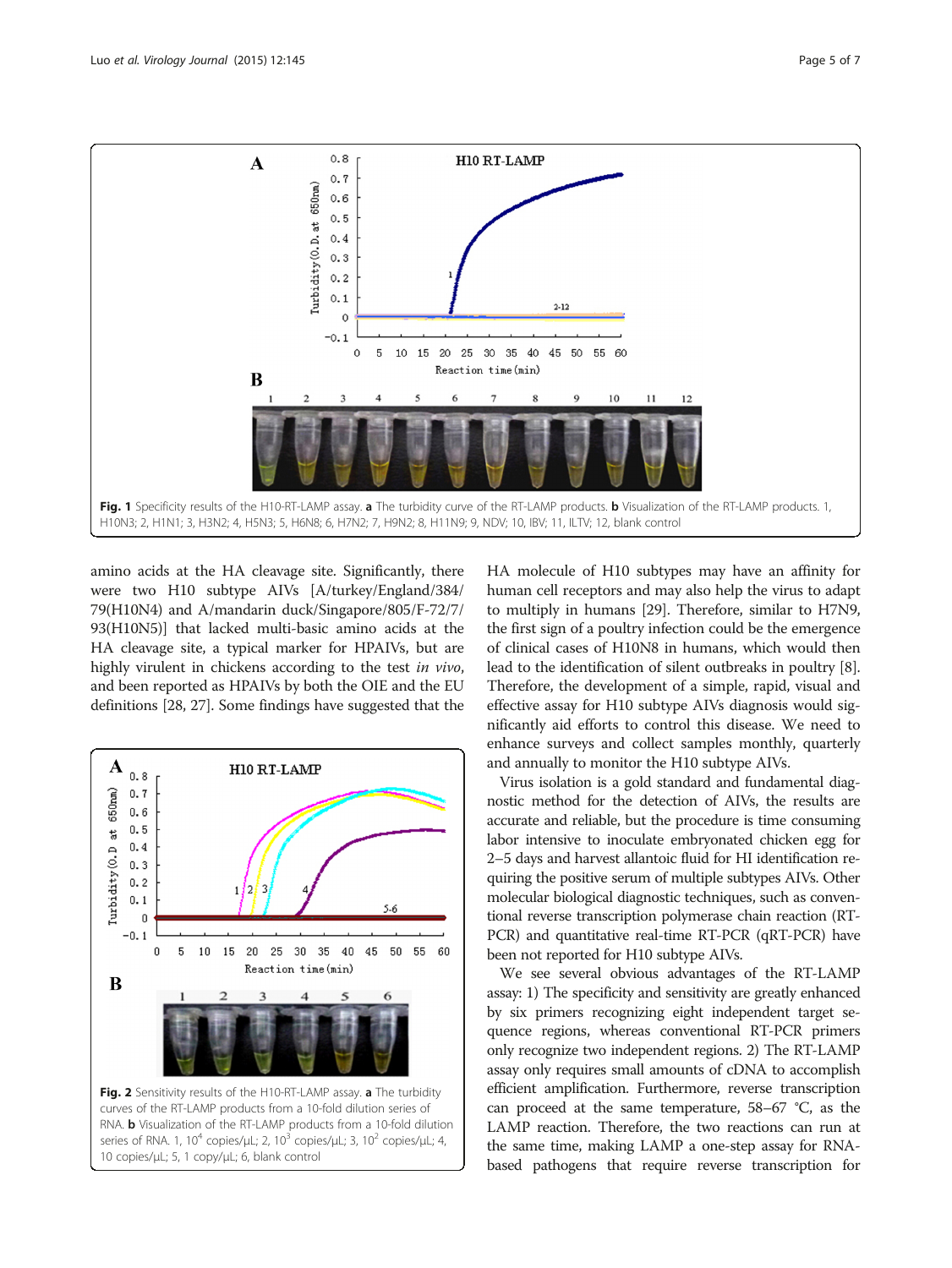<span id="page-5-0"></span>molecular detection. 3) RT-LAMP is simple and easy to perform and only requires a temperature-controlled water bath, making it suitable for primary clinical settings or field use. Therefore, we believe that this simple, fast, and effective assay might be applied to the field detection of H10 subtype AIVs infections. The RT-LAMP assay has many advantages as mentioned above, there is still a problem to note. The RT-LAMP assay has great amplification efficiency so the reaction product can form aerosol to contaminate the surroundings when opening the tube. To avoid the contamination in this study, the fluorescence reagent (Calcein and  $MnCl<sub>2</sub>$ ) were added to RT-LAMP reaction mixture before amplification in order to inspect the result of RT-LAMP assay directly with the naked eye.

In this study, we used calcein's color change to visually determine results; we also monitored turbidity using the Loopamp Realtime Turbidimeter. To our knowledge, this is the first study to explore the use of H10 AIVs LAMP technology in a diagnostic test for H10 AIVs. This assay and its analysis are simple, specific, sensitive and rapid, do not require special equipment, and can be applied to detect H10 AIVs in clinical samples.

#### Conclusions

In summary, this newly developed H10-RT-LAMP assay is a specific, sensitive, rapid, and cost-effective assay for the rapid detection and epidemiological surveillance of the H10 subtype AIVs. It can be applied to the rapid visual diagnosis of clinical samples and can also provide an effective tool to prevent and control H10 subtype AIVs disease.

#### Competing interests

The authors declare that they have no competing interests.

#### Authors' contributions

ZX principal investigation and supervised the project. SL designed the primers, optimized conditions of the LAMP assay, performed the data analysis and wrote the manuscript. LX and JL prepared the RNA/DNA samples. ZX, XD, LH, JH, TZ carried out the experiments shown in Figs. 1, 2 and in Tables 2, 3. MIK helped in reviewing the manuscript. All authors read and approved the final manuscript.

#### Acknowledgements

This research project was funded by the Guangxi Science and Technology Bureau (14121003-4-2, 1222003-2-4) and the Guangxi Government Senior Scientist Foundation (2011B020).

#### Author details

<sup>1</sup>Guangxi Key Laboratory of Animal Vaccines and New Technology, Guangxi Veterinary Research Institute, Nanning, Guangxi 530001, P.R. China. <sup>2</sup>Department of Pathobiology and Veterinary Science, University of Connecticut, 61 North Eagleville Road Storrs, Connecticut 06269-3089, USA.

#### Received: 10 April 2015 Accepted: 7 September 2015 Published online: 17 September 2015

#### References

- 1. Chan JF, To KK, Tse H, Jin DY, Yuen KY. Interspecies transmission and emergence of novel viruses: lessons from bats and birds. Trends Microbiol. 2013; 21:544–55.
- 2. Tong S, Zhu X, Li Y, Shi M, Zhang J, Bourgeois M, et al. New world bats harbor diverse influenza A viruses. PLoS Pathog. 2013; 9(10):e1003657.
- 3. Beigel JH, Farrar J, Han AM, Hayden FG, Hyer R, de Jong MD, et al. Avian influenza A (H5N1) infection in humans. N Engl J Med. 2005; 353(13):1374–85.
- 4. Gao R, Cao B, Hu Y, Feng Z, Wang D, Hu W, et al. Human infection with a novel avian-origin Influenza A (H7N9) virus. N Engl J Med. 2013; 368(20):1888–97.
- 5. Li S, Zhou Y, Zhao Y, Li W, Song W, Miao Z. Avian influenza H9N2 seroprevalence among pig population and pig farm staff in Shandong, China. Virol J. 2015;12:34.
- 6. Alexander DJ. A review of avian influenza in different bird species. Vet Microbiol. 2000; 74:3–13.
- 7. Chen H, Yuan H, Gao R, Zhang J, Wang D, Xiong Y, et al. Clinical and epidemiological characteristics of a fatal case of avian influenza A H10N8 virus infection: a descriptive study. Lancet. 2014; 383(9918):714–21.
- 8. To KK, Tsang AK, Chan JF, Cheng VC, Chen H, Yuen KY. Emergence in China of human disease due to avian influenza A (H10N8)–cause for concern? J Infect. 2014; 68(3):205–15.
- 9. Qi W, Zhou X, Shi W, Huang L, Xia W, Liu D, et al. Genesis of the novel human-infecting influenza A(H10N8) virus and potential genetic diversity of the virus in poultry, China. Euro Surveill. 2014; 26:19(25).
- 10. Zhang H, Xu B, Chen Q, Chen J, Chen Z. Characterization of an H10N8 influenza virus isolated from Dongting lake wetland. Virol J. 2011; 8:42.
- 11. Jiao P, Cao L, Yuan R, Wei L, Song Y, Shen D, et al. Complete genome sequence of an H10N8 avian influenza virus isolated from a live bird market in Southern China. J Virol. 2012; 86(14):7716.
- 12. Englund L, Hard AF Segerstad C. Two avian H10 influenza A virus strains with different pathogenicity for mink (Mustela vison). Arch Virol. 1998; 143(4):653–66.
- 13. Wang N, Zou W, Yang Y, Guo X, Hua Y, Zhang Q, et al. Complete genome sequence of an H10N5 avian influenza virus isolated from pigs in central China. J Virol. 2012; 86(24):13865–6.
- 14. Vijaykrishna D, Deng YM, Su YC, Fourment M, Lannello P, Arzey GG, et al. The recent establishment of north american H10 lineage influenza viruses in Australian wild waterfowl and the evolution of Australian avian influenza viruses. J Virol. 2013; 87(18):10182–9.
- 15. Arzey GG, Kirkland PD, Arzey KE, Frost M, Maywood P, Conaty S, et al. Influenza virus A (H10N7) in chickens and poultry abattoir workers, Australia. Emerg Infect Dis. 2012; 18(5):814–6.
- 16. Xie Z, Pang Y, Liu J, Deng X, Tang X, Sun J, et al. A multiplex RT-PCR for detection of type A influenza virus and differentiation of avian H5, H7, and H9 hemagglutinin subtypes. Mol Cell Probes. 2006; 20:245–9.
- 17. Notomi T, Okayama H, Masubuchi H, Yonekawa T, Watannabe K, Amino N, et al. Loop-mediated isothermal amplification of DNA. Nucleic Acids Res. 2000; 28(12):E63.
- 18. Peng Y, Xie ZX, Guo J, Zhou CY, Liu JB, Pang YS, et al. Visual detection of H1 subtype and identification of N1, N2 subtype of avian influenza virus by reverse transcription loop-mediated isothermal amplification assay. Bing Du Xue Bao. 2013; 29(2):154–61.
- 19. Peng Y, Xie Z, Lie J, Peng Y, Deng X, Xie Z, et al. Visual detection of H3 subtype avian influenza viruses by reverse transcription loop-mediated isothermal amplification assay. Virol J. 2011; 8:337.
- 20. Chen HT, Zhang J, Sun DH, Ma LN, Liu XT, Cai XP, et al. Development of reverse transcription loop-mediated isothermal amplification for rapid detection of H9 avian influenza virus. J Virol Methods. 2008; 151(2):200–3.
- 21. Xie L, Xie Z, Zhao G, Liu J, Pang Y, Deng X, et al. A loop-mediated isothermal amplification assay for the visual detection of duck circovirus. Virol J. 2014; 11:76.
- 22. Fan Q, Xie Z, Xie L, Liu J, Pang Y, Deng X, et al. A reverse transcription loop-mediated isothermal amplification method for rapid detection of bovine viral diarrhea virus. J Virol Methods. 2012; 186(1–2):43–8.
- 23. Xie Z, Fan Q, Liu J, Pang Y, Deng X, Xie Z, et al. Reverse transcription loop-mediated isothermal amplification assay for rapid detection of Bovine Rotavirus. BMC Vet Res. 2012; 8:133.
- 24. Parida M, Posadas G, Inoue S, Hasebe F, Morita K. Real time reverse trasnscrpition loop–mediated isothermal amplification for rapid detection of West Nile Virus. J Clin Micobiol. 2004; 4:257–63.
- 25. Mori Y, Nagamine K, Tomita N, Notomi T. Detection of loop-mediated isothermal amplification reaction by turbidity derived from magnesium pyrophosphate formation. Biochem Biophys Res Commun. 2001; 289:150–4.
- 26. Hoffmann E, Stech J, Guan Y, Webster RG, Perez DR. Universal primer set for the full-length amplification of all influenza A viruses. Arch Virol. 2001; 146(12):2275–89.